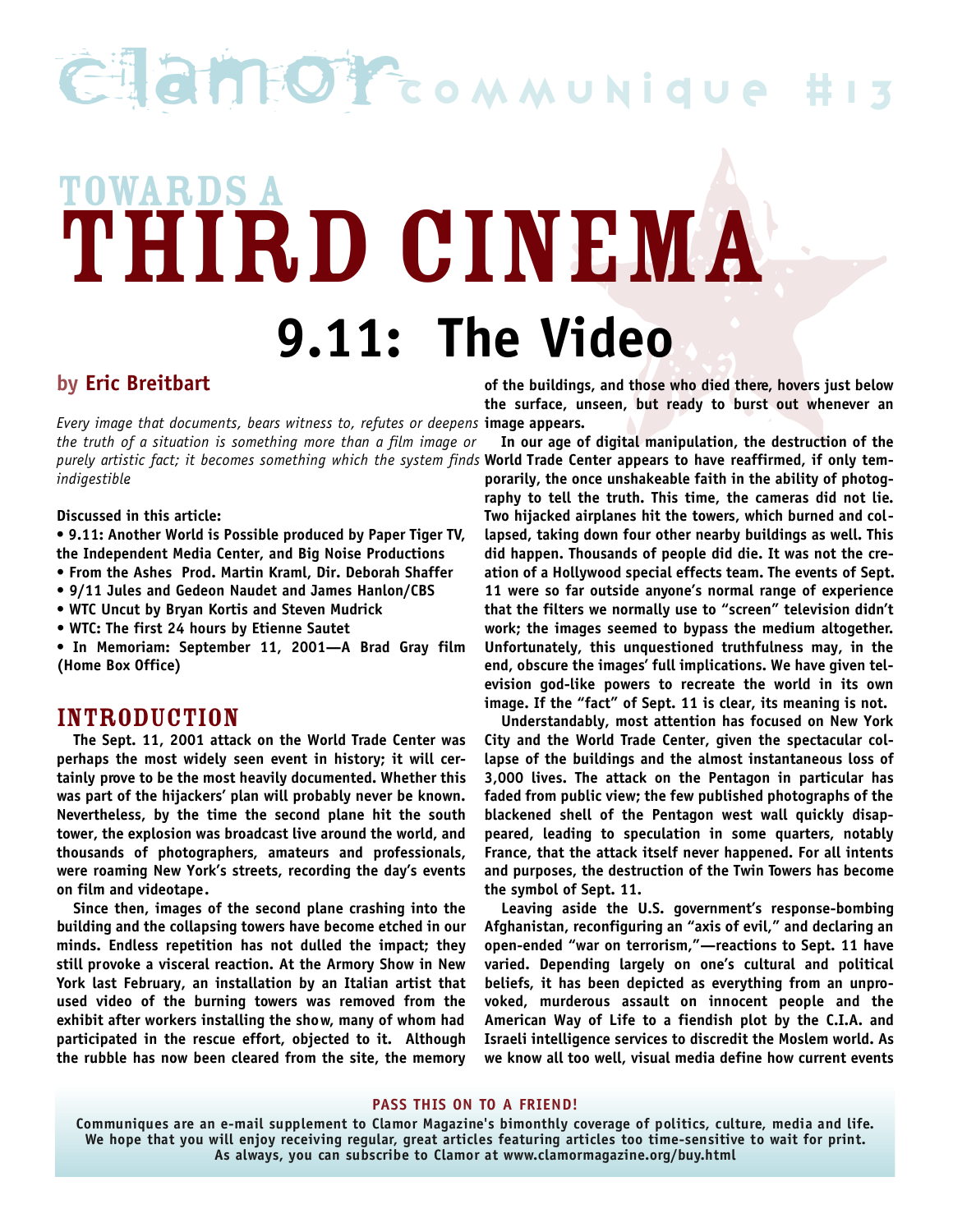**are perceived and how they will be remembered. For the moment, Sept. 11 has not yet become history.**

**All governments go to great lengths to control what their citizens see and how the present passes into public memory. Because the Sept. 11 attacks were so unexpected-even, apparently, by US intelligence services-there was little time to censor early news reports. Recognizing this, the White House moved quickly to label any criticism of the US military response as unpatriotic, and to discourage historical or political analysis that might divert attention from the "war on terrorism." Now, as** the first anniversary of Sept. 11 **approaches, it is possible—necessary even-to examine how documentary filmmakers and television broadcasters are using the images.**

**Of the six documentaries discussed, four are independent videos**—**independent in the sense that they were produced outside major media organizations and the people who made them had creative control over the content. One was shot and edited by independents but packaged and broadcast by CBS. The last is a one-hour program f rom Home Box Office, Brad Grey Pictures, and Kunhardt Productions that was shown on cable nationally in July. Though not a comprehensive selectionmany more videos will be available after Sept. 11, 2002—these videos are representative of what's been made in the last year, and provide a good framework for discussion.**

**"9/11: The First 24 Hours" and "WTC Uncut" are almost conceptual works, one relying primarily on visuals, the other on sounds, to convey the feeling of the attack and its aftermath. Both "From the Ashes" and "9/11: Another World is Possible" were shot and edited soon after the attacks and concentrate on first person accounts to give a sense of how New Yorkers reacted. The CBS program, "9/11," provides a vivid, onthe spot account of the events from the firemen's point of view. "In Memorium" combines** interviews with Mayor **Giuliani and his staff with footage from more than a hundred individuals and news organizations into what the producers call a "historical document."**



## THE VIDEOS

WTC Uncut consists of an almost con**tinuous shot of the Twin Towers after the second airplane hit, accompanied by a collage sound track built up from inter**views, radio broadcasts, sermons at memorial services, and vocal improvisations. When asked at a screening how **the video came about, one of the pro**ducers recounted that he was in his midtown office on the morning of Sept. 11 when he looked out a north-facing window and noticed a number of people looking south. He went to the roof, saw smoke pouring from the north tower and **immediately ran down to get his video** camera. He set it up on a tripod and let **it run for the next hour and a half.**

**The camera doesn't remain static, zooming in and out erratically from time to time, and panning quickly from one neighboring roof to another. The neutral density filter is turned on and off, over- and underexposing the image. We are always aware that someone is behind the camera, which seems, understandably, to be connected to his nervous system. Some compositions are held longer than others, particularly a medium shot with seven water towers framing the Trade Center, as if we in the audience were in the far background and the water towers were silent witnesses in the middle distance.**

**When the camera remained fixed for any length of time, my eye tended to wander around the frame, dividing it** **into finite sections. In the upper right hand corner, the fragment of another building was outlined against a clear blue sky. Here, everything appeared normal. In the center of the frame was a completely different scene; seemingly endless clouds of dense black smoke billowed out from the towers. In long, static shots even the smallest changes become magnified: a helicopter circling the towers looks like an insect; people on a nearby roof walking from one side of the building to another ruffle the calm at the bottom of the frame. And yet, even knowing that the buildings would eventually collapse didn't take away the shock when it happens. About a minute after the second tower falls, the image slowly fades to black and the video ends.**

**At the New York Historical Society, the producers emphasized the sound track since they intended "WTC Uncut" to be a video for the ear rather than the eye. They felt that the image of the burning towers had been seen so often that it had lost its effectiveness. By focusing on words and sounds they a rgued, audiences would "see" the event in a new way. This viewer at least found himself paying more attention to** the image, rather than less. I was **unable to fully concentrate on the sound track because it had been dislocated in time and space. While the image takes place in a fixed, continuous time frame (though there appear to be at least two edits or camera stops), the sound track jumps back and forth over a period of several months, and uses numerous voices in different locations.**

**This disjunction begins immediately. We hear a newscaster announce that it is** 8:40 a.m., six minutes before the first plane's impact; the image on the screen shows the buildings already on fire. Though the sounds are primarily chrono**logical-live radio broadcasts and sirens** in the beginning, then eyewitness **accounts and later, memorial services and reflections about the event-this prog ression is interrupted from time to time by a more thematic organization of the** audio. Only when the towers collapse do **sound and image come together.**

**For me, anonymous stories and commentary are a mixed blessing: the person's face or appearance doesn't divert my attention; on the other hand I don't**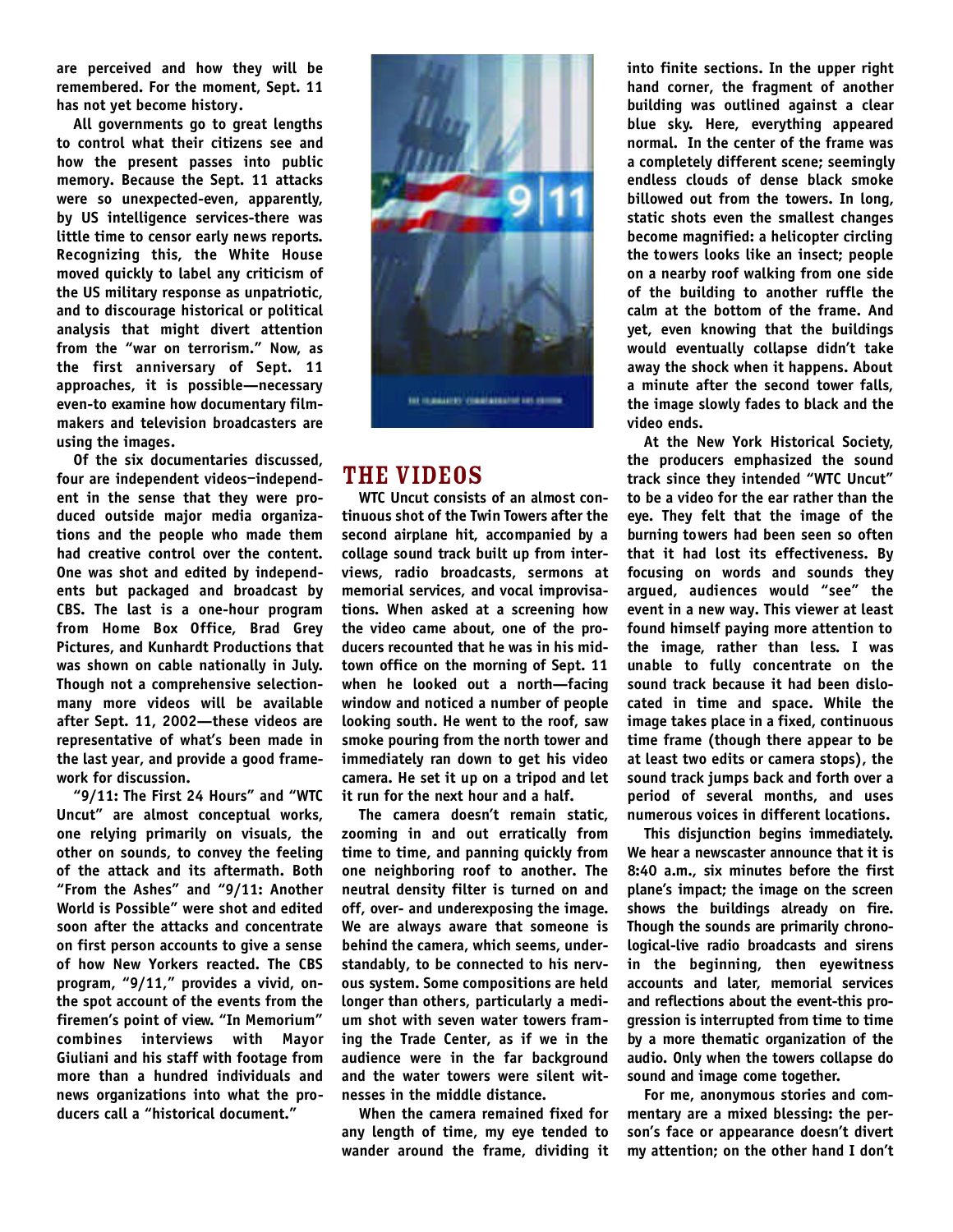

**have the advantage of a human face to anchor the words. I did, however, recognize performance artist Pat Oleszko's voice from Deborah Shaffer's video "From the Ashes" (see below), in which she tells the same story about making love with her Yugoslavian boyfriend on one of the upper floors of the Trade Center while it was under construction thirty years ago. Unfortunately, on the sound track you can't see her dangling earrings and gauntlets made out of dominoes.**

**Etienne Saudet's ten-minute video, "WTC, The First 24 Hours," is divided into four sections: Day, Night, Early Morning, and The Next Day. There is no voice over commentary and, in fact, little sound at all. We do not see the towe rs burn and fall. In the daytime footage, most of firemen, police, and rescue workers, appear to be in shock. Most often, no one is visible. The camera pans slowly over crushed, smoldering buildings, abandoned stores, and cars covered with gray ash. It zooms back from a close-up of rescue workers to a long shot of seemingly endless devastation. At night, streets appear to be covered by a light snowfall; by the light of day, we know differently.**

**Though I couldn't discern a logical progression or rhythm internally in each section, it didn't really matter; the** shots worked individually. An early **morning shot with the rays of sun bleeding through smoke has an eerie beauty but esthetics are not the point here; the focus is on the utter, complete destruction. Because there is so little**

**sound, what we do hear is magnified. An unseen television set plays in an abandoned store. We hear a commentator asking why this might have happened. The answer is lost. In the last shot, a lone figure walks through the wreckage. He calls out "Hello" twice. There is no answer, only a deafening silence. The video makes its point with economy, austerity and brevity.**

**"WTC, the First 24 Hours," played continuously at the "Here is New York" photo exhibit on Price Street for several months. The VHS and DVD copies also have a 30 version that has much of the same kind of footage, plus several minutes of the burning towers. The impact of the second airplane happens outside the frame. A split-second before the fireball rises up, the camera shakes slightly and a pigeon flies off from a building ledge in the foreground. After the second tower collapses, the camera holds on the telephoto shot, the roof of a nearby building compressed in the foreground. The smoke drifts quickly away. We are left with a clear blue sky, framed by the building, as if nothing had happened.**

**The improbable saga of 9/11 by Jules and Gedeon Naudet and James Hanlon is well known but worth repeating. In the spring of 2001, the Naudet brothers teamed up with a friend, New York City fireman James Hanlon, to make a documentary about a rookie fireman. After talking to a number of recruits at the Fire Department Academy they picked Tony Benetatos as their subject. After graduation, he was attached to Hanlon's firehouse, just a few minutes from the World Trade Center.**

**By September, the Naudet brothers had recorded a lot of material on daily life at the firehouse but had no real drama; they needed a big fire. On the morning of Sept. 11, a truck went out on a routine call-a gas leak on West Street. Jules, who usually did the sound recording, went along with a camera to get more experience shooting. As the firemen were checking the street gratings for gas, they heard a roar overhead and everyone looked up. The camera pans around, we hear one of the firemen say "Oh shit!," and the first airplane hit the North Tower. With Jules Naudet right behind them, the men jump on the truck and are among the**

**first units to reach the Trade Center. For most of the next nine hours Naudet stayed with Battalion Chief Pfeifer, the only cameraman inside Tower 1.**

**The Naudet brothers edited their 180 hours of footage into a two-hour program that was broadcast on CBS in March 2002 with Nextel as the single sponsor and Robert DiNero as host. At a panel discussion on television documentaries, the Naudet brothers said that they had creative control over the program, so perhaps we can't blame CBS for the banal script that DiNero appears to be reading from a teleprompter on the sidewalk. Yes, DiNero is the unofficial spokesperson for Tribeca, but do we really need him, or anyone else, to tell us that we are watching an Important Event? Instead of commercials, the program seamlessly integrates public service spots featuring photographs of pub**lic safety workers from around the country-police, firemen, smoke **jumpers, border guards, deputy sheriffs, forest rangers—a large group, well integrated by race and gender. Tom Ridge, Director of the Office of Homeland Security, introduced the spots, emphasizing the importance of these men and women in protecting us from terrorists.**

**Most of the program's first half-hour is taken up with daily life in the firehouse, intercut with sound bites of the Naudet Brothers and Hanlon, recounting their experience. Tony, the rookie, is an engaging and unaffected subject. He tells us that became a fireman because he wanted to be a hero, and the Fire Department was really the only place where he could do that. He absorbs the good-natured hazing of the veterans because this is what a rookie has to do if he wants to become part of the family. The Naudet brothers have already been accepted into this closed fraternity, joking and eating with the firemen, then cooking them a French meal. In spite of the Naudets' obvious closeness to the firemen, or perhaps because of it, we never really feel the intimacy of the firehouse and its rituals. The camera always keeps us at a distance.**

**The program is strongest at moments of high drama and emotion: the first plane hitting Tower 1; inside the lobby of the North Tower when the South Tower collapses; standing in the shadow of the North Tower when it begins to**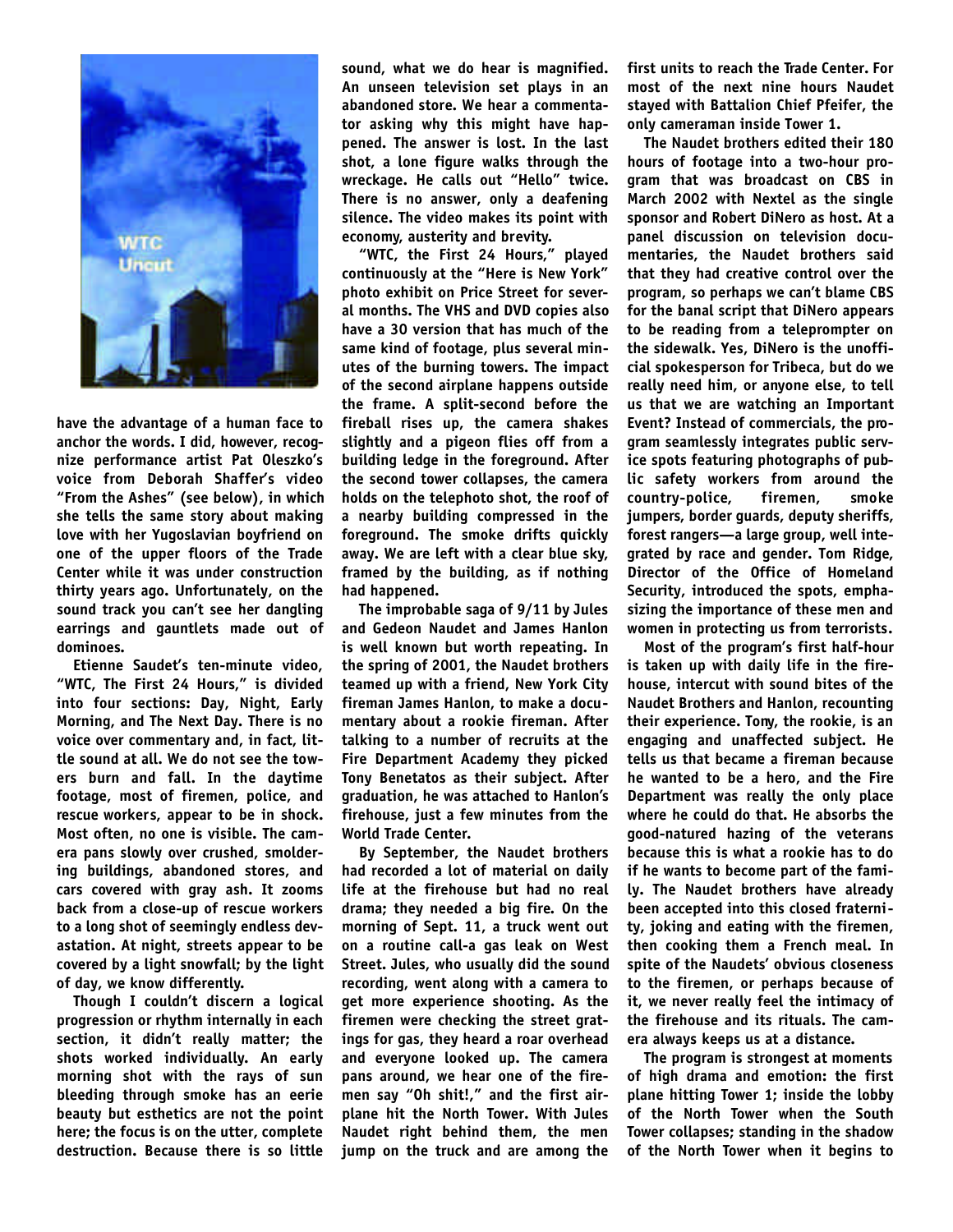

**fall. The tearful reunion of the Naudet brother at the end of the day and an emotional interview with Chief Pfeifer, whose brother, also a fireman, died in Tower 1, are moving. In the last analysis however, these moments don't make a two-hour documentary.**

**Sometimes I wished that the camerawork had been better, outside as well as inside the buildings, but fate decides these things, and no one knows if a m o re experienced hand would have been steadier under those conditions. As Jules says in the beginning: people are chosen to be the witnesses of history, and this time it was us. In the future, perhaps the Naudets will have more confidence in their footage-and us-instead of using a celebrity presenter, and voice-overs to tell us what we were seeing. When Jules says "seeing the look on the firefighters' faces ... it wasn't fear, it was disbelief," I found myself thinking: "No. That's not disbelief. That's fear."**

**Although it passes by quickly and is never brought up again, a brief comment raises the issue of ethical judgments about what to film. As Jules runs inside Tower 1 we hear him in voice over saying that there were two badly burned people to his right that he decided not to tape. This could have been done out of respect for the victims-or fear that he might be tempted to use the shot if** **he had it. Instead, it is the sensibility of the viewers that concerns him. "No one should have to see this," he says.**

**Photographers have grappled with this question since Matthew Brady took pictures of dead soldiers on the battlefield during the Civil War. John Huston's W.W.II documentary "The Battle of San Pietro," was banned because the film's images of dead Americans were judged to be too unsettling for the home front, and bad for troop morale. The same was true for most of the news coverage of the Vietnam War on American television. Photographers and cameramen in questionable situations will often take the shot, then leave the decision on whether or not to use it to their editors. In the hours after the planes hit the Twin Towers, newspapers and television stations ran pictures of people jumping from the upper floors; in most cases these images were quickly withdrawn. In Europe and Latin America this was not the case.**

**By staying so close to the firemen, the video provides a disturbing picture of the impossible conditions they faced in Tower 1 before the collapse of the south Tower. As the men arrive in the lobby of Tower 1, Battalion Chief Pfeifer quickly takes charge of the situation but it is soon obvious that the radios do not work and he can't communicate with his men in the building, or other Fire Department commanders outside. There is none of the precisely choreographed action we are accustomed to seeing in disaster movies. Many of the firemen were unfamiliar with the layout of the World Trade Center; Chief Pfeifer writes "Tower 1" in big letters in front of his makeshift command post so new**comers will know where they are. **Loaded with sixty pounds of gear, we see the firemen beginning the long climb up the stairs to try to contain the fire and rescue survivors. We know that many of them will not return.**

**When the South Tower falls, Chief Pfeifer leaves a group of his men in the lobby while he searches for a way out beyond the falling debris. He finds one, but is unable to contact the men on the radio, so he walks all the way back, only to find that they discovered another exit on their own and had left. Once outside, it is clear that he and the other firemen had no idea that the South**

**Tower had collapsed.**

**Back in the firehouse, Gedeon Naudet and Tony are alone. For different reasons, both are anxious to get to the Tower-Gedeon to find his brother, Tony to join the men—but Tony had been ordered to stay and doesn't want to leave the firehouse empty. A group of off-duty firemen, including a retired battalion chief, arrive and the chief orders Tony to get his gear and go with him. Soon after, Gedeon hitches a ride with three off duty firemen in the back of a pickup truck. Scenes like this were repeated throughout Manhattan as firemen rushed directly to the site, ready to help in any way they could. Although these actions were indeed selfless, they made it difficult to maintain discipline, or keep track of anyone.**

**In a long article (July 7, 2002), the New York Times discussed a report analyzing the Fire Department's performance on Sept. 11. One of the findings was an almost total lack of communication between the Police an Fire Departments, because of long-standing hostility between the two uniformed services. To cite just one example, helicopter pilots gave Police Department officials a fairly accurate picture of the Towers' condition and the possibility of Tower 1 collapsing 20 minutes before it happened. No firemen were aboard any of the police helicopters and that information that was never relayed to the Fire Department.**

**Seeing the program a second time, months after its initial broadcast, I still found the picture of the insular, male world of the firehouse over-romanticized. Still, it made me understand the sometimes reckless courage you'd need to put other people's lives ahead of your own. By the end of the program, Tony has gone through a more harrowing initiation than he could ever imagine. If he wasn't a fireman, he tells us, he could join the Army. He now knows that he could kill someone. The long, sad epilogue of slow pan shots over photographs of the firemen who died, while "Danny Boy" plays on the sound track, can't help but remind us of the racial makeup of the Department.**

"From the Ashes," produced by Martin **K raml, directed by Deborah Shaffer, filmed and edited by Michael Berz, looks** at the reactions, personal and profession-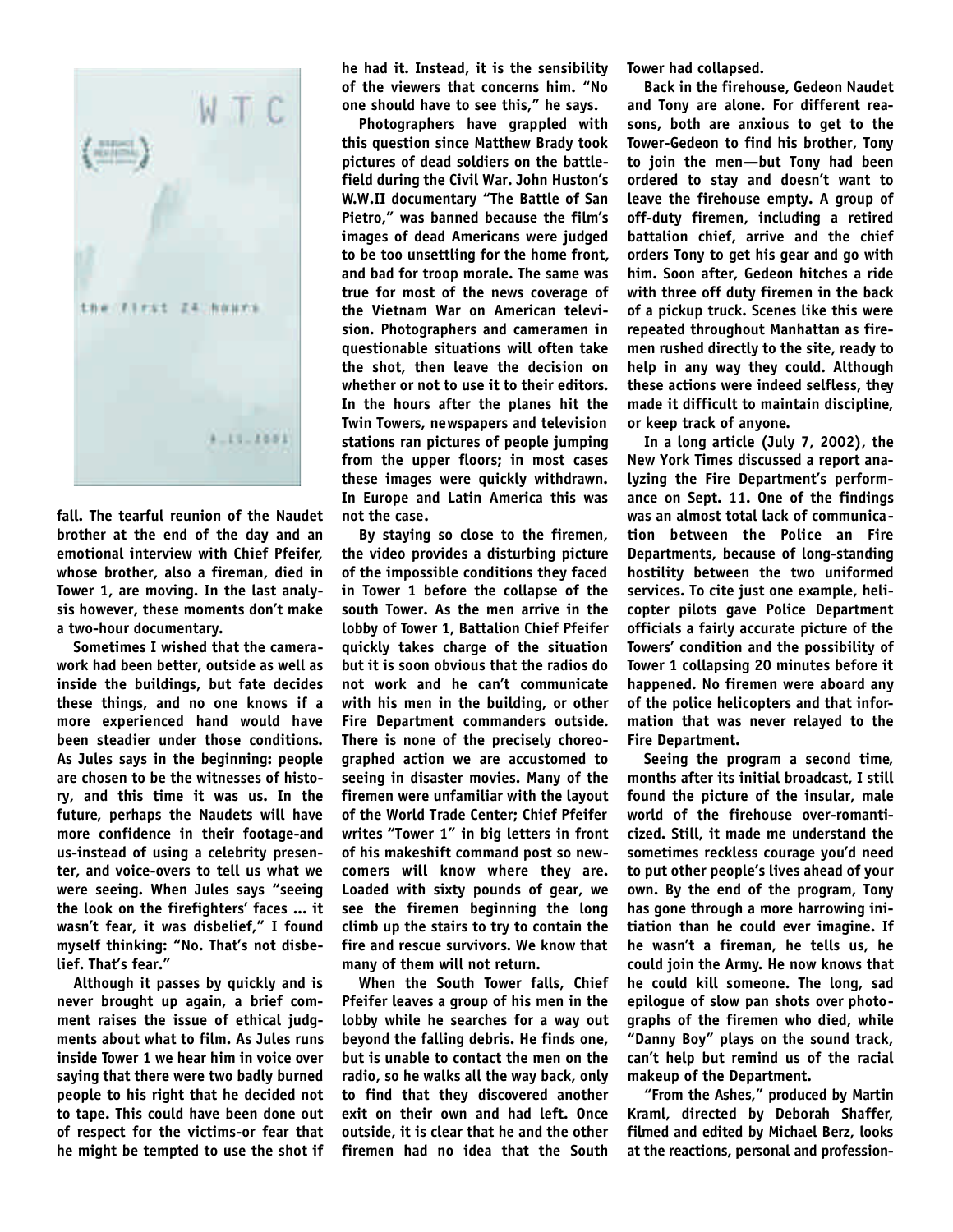**al, of nine SoHo and Tribeca artists (ten, if we count Deborah Shaffer herself) to the events of Sept. 11. The documentary** was shot and edited in six weeks, and **b roadcast in Austria in Nov. 2001, giving it a sense of immediacy, and capturing reactions that will change over time. The** artists, include musicians, painters, per**formance artists, and an independent** video maker, are, as one might expect, a mixed bag. Their reactions cover a wide **range: one woman goes to have her hair style and color changed, another spends her time delivering supplies.**

**Independent video producer Skip Blumberg, who begins the program, is almost a caricature of the self-absorbed artist. He walks around the area as if he owns it (referring to City Hall Park as "his" park), oblivious to almost everyone. As he enters the building where his studio is located, he remarks that he's had to cancel a studio visit from the Museum of Modern Art. In response to a question about whether he shot any video, he answers that he doesn't make videos about horrifying events, only celebrations. We then see a clip of a short video portrait he made of a young girl in the neighborhood giving out home-baked cookies to the firemen and rescue workers. When Shaffer asks him what his biggest concern is, he answers that he's looking at her and it wouldn't be a good camera angle. I thought he was joking.**

**Not all the artists are as self-centered as Blumberg. One of the men, musician Tony Nunziata, goes to his** neighborhood firehouse to volunteer **and soon finds himself in full gear, working with the rescue squad. Performance artist Pat Oleszko, appears to be the most unnerved by the experience. Unable to continue playing the fool, as she puts it, she works long hours as a volunteer, bringing food to the rescue workers. A Tribeca resident for more than 30 years, she offers her personal stories (see above) and the most insightful comments when she says that we as a nation have to be responsible for what we've done and who we are. Laurie Anderson, who seems totally detached from the events in the first interview, does eventually say that Sept. 11 has forced her to rethink some of her preconceived ideas about Islam and the Middle East, but**



**she's not convincing. She does get the best (and perhaps the only) laugh of the program when she says that if the reason for the attack was hatred of our technology and fast food, the French would have done it years ago. Two other artists, Lisa Corinne Davis and Shahzia** Sikander, speak eloquently about **becoming more conscious of their racial and ethnic identities, as well as their art, but ultimately, the artists are neither articulate nor compelling.**

**What comes out most strongly in the video is their isolation. Before Sept. 11, most saw Tribeca as a separate universe from the Twin Towers and the World Financial Center, which were, literally, just around the corner. The destruction of the World Trade Center had a tremendous physical impact on their lives, forcing them to temporarily locate in several cases. It also seems to have awakened them to the fact that whether we like it or not, we are all living in the same world. How it affected their cre**ativity, and their personal lives, **remains to be seen. A sequel, showing their reactions over the first year, is in the works and may answer these questions. Or it may not.**

"9/11: Another World is Possible," **p roduced by the Independent Media Center, Big Noise Tactical, and Paper Tiger TV, was shot and edited even quicker than "From the Ashes"—the half hour video was finished on Sept. 27. On one** **l evel, "Another World is Possible" is flip side of HBO's "In Memorium:" a collec**tive work with its anti-war stance out **f ront, made quickly with minimal** resources and destined most likely only **for alternative distribution outlets. This** is unfortunate, because in spite of its flaws, 9/11 offers an important corrective to the drum-beating patriotism in **the mainstream media, and is as much of a "historical document" as "In** Memorium," which relegates anti-war demonstrations to oblivion.

**The beginning is promising. After a short title sequence, we hear a voice singing a spiritual, "Please Lord, speak to me ..." as we see firemen and rescue workers walking through the dust in s l ow motion, and people in Union Square lighting candles. Then we cut to the inside of a subway car and the unidentified Black man who is singing the spiritual. "Everybody say Amen," he says, "We're at war, and the only thing that war means is that a lot of people gonna die and it won't be the govern**ment, because they're protected." **"Anybody on this train know why we're at war?" he then asks. No one answers. "Another World is Possible" attempts to provide an answer through interviews with unidentified experts (we know they're experts because we can see** bookshelves behind them), and the **common sense of in-the-street interviews with "ordinary" New Yorkers.**

**Most of the street footage was shot around Union Square, which became an unofficial gathering place in the days after Sept. 11, both because of its history, and because it was the northern boundary of Ground Zero. Votive candles, pictures of the dead and missing and scrawled messages filled the Square, and the camera rightly lingers over these eloquent testimonies. Several of the people interviewed speak about the need to find and punish those who organized the attacks, but also question the wisdom, or the need, for an all out bombing campaign. Later, at**

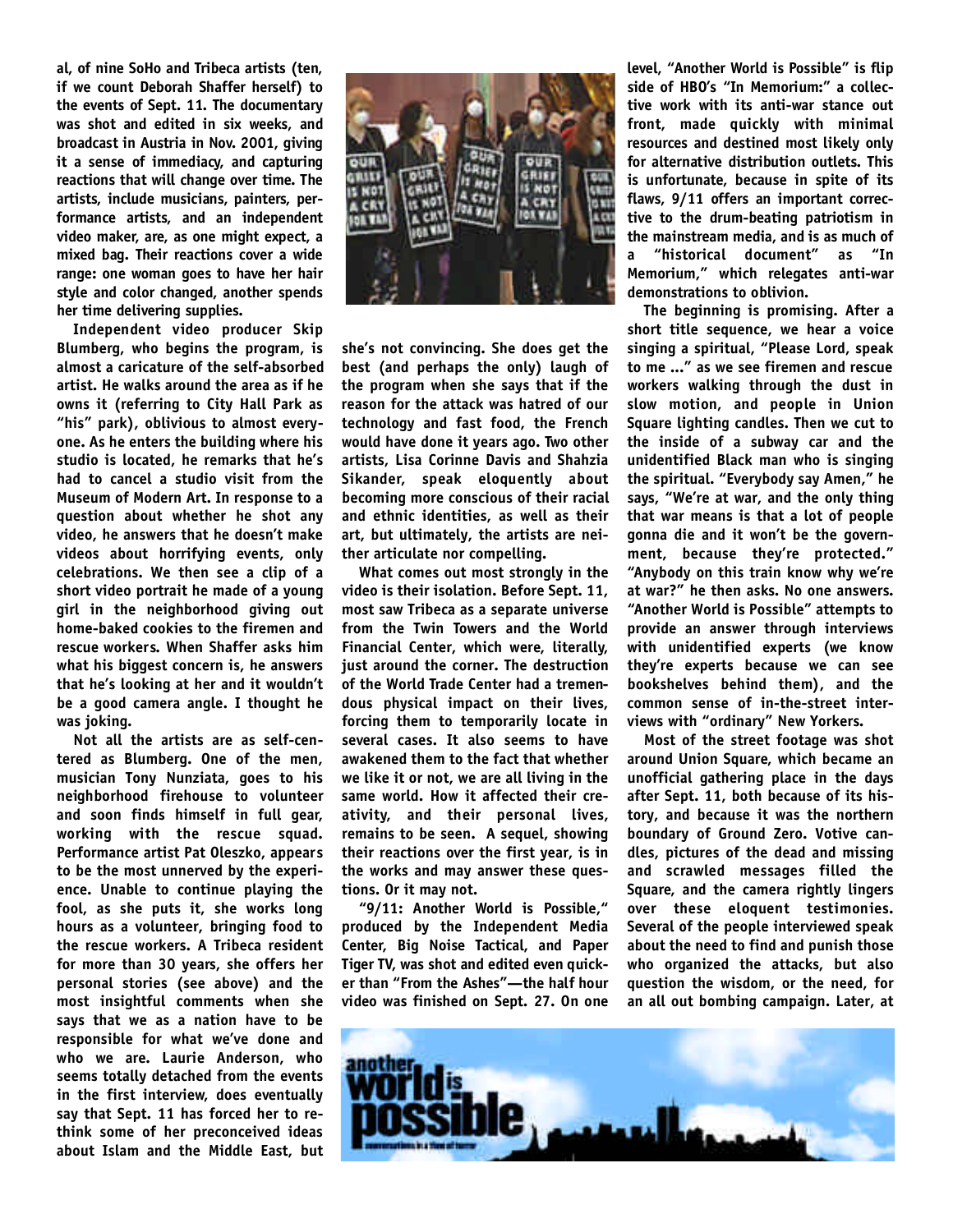**night, a young Muslim woman speaks about the violence that had taken place against men who looked like they were from the Middle East, and cars with stickers in Arabic on them. The video is most successful in capturing the atmosphere around Union Square in the week after Sept. 11, when people's reactions were fresh and immediate.**

**The video is less convincing when it attempts to get at the reasons behind the attack through short interviews with unidentified experts and graphics outlining some of the past history in the Middle East. These interviews are not** persuasive and unlikely to convince anyone who did already share the speakers' views. More convincing are the people on **the street, though clearly angry in some** cases, yet questioning whether an ongoing war is the only answer. The video **ends with a peace march, and an eloquent statement from a young man who** arques that a struggle for a better world is better for everyone, and that another **world is indeed possible. We'd like to** believe him and share his optimism.

**"In Memorium: 9/11" is the most elaborate and sophisticated production of the group, using material selected from hundreds of hours of video and thousands of photographs. Sixteen news organizations and 118 individual photographers and cameramen are credited as each of their shots first appears. There are no end credits except for Brad Gray Productions. One could see this as modesty and self-effacement, unless you know that Brad Gray is Rudolph Giuliani's Hollywood agent. In this case, you might consider this a clever device to make a carefully crafted television program trumpeting America patriotism and Giuliani's heroic stature seem like a** collective enterprise. A title card **informs us that the program is a "historical document." Does this mean that we should assume that the video is a "document," therefore absolutely true and unquestionable? Or, that its place in history has already been reserved? In either case the label is presumptuous unless the video is to be used as evidence if Rudolph Giuliani is nominated for sainthood.**

**The documentary footage is organized around on-camera interviews and voice over with Mayor Giuliani and primarily, members of his staff-a deputy**

**mayor, the police and fire commissioners, the mayor's bodyguard, and his executive assistant, though a police helicopter pilot makes a brief appearance. The Mayor's companion, Judith Nathan, also appears, recounting the story of the Mayor's phone call telling her that he'd been reading Churchill in the early morning hours of September 12th to get a sense of what it was like to be a leader in wartime. In a perhaps unconscious acknowledgement of Giuliani's leadership, he is interviewed looking from right to left; almost everyone else is looking left to right.**

The early scenes, recreating the terror **of the first hours after the attack with** aerial and ground footage, and cell **phone messages from people trapped in** the towers, are strong, and take full **a d vantage of professional and amateur video footage from numerous locations. Unlike the Naudet brothers, the HBO** program does show brief photo and video sequences of a man jumping from **one of the towe rs, as well as a quick shot of what appears to be a burned body on the ground. On the soundtrack of the** video sequence, we do hear a barely audible voice saying, "Oh man, you **shouldn't show that" as people jump** from the windows. Perhaps enough time **has elapsed that these scenes can be** shown. In general, the documentary **material is not sensationalized.**

**Beth Petrone, Giuliani's executive assistant, whose husband, a fire cap-**



**tain, died when the towers collapsed, gives a heartbreaking interview because she is able to articulate her sadness and loss so well. Unfortunately, this and several other scenes are marred by the heavy-handed use of music, added to make sure that we get the point.**

**While the Mayor's calm, sure-handed leadership on Sept. 11 and the days** afterward was admirable, portraying **him as a calm, compassionate, fearless leader is at best misleading. If one considers, for example, the lack of communication between the Police and Fire Departments, some responsibility must rest with the Mayor, whose tenure in office was marked by an intense desire to control city government and its various departments. The commissioners were his appointees, answerable to him, which is obvious when we see the Mayor striding through downtown, the Police and Fire Commissioners following in his wake, then standing behind him at press conferences.**

**In the end, "In Memorium" is a call for unquestioning support of government officials and American policies. When Giuliani says that terrorists attacked the Twin Towers because they were a symbol of our freedom, particularly our economic freedoms, it would be pointless to contradict him because of the heroic stature the program confers on him. There is no attempt to understand why the attack might have happened, or that that any activities in N ew York after Sept. 11 included demonstrations against the bombing of A fghanistan. "In Memorium" depicts Sept. 11 as a finite, isolated moment in** history, cut off from the past, yet **attempting to define the future.**

**Nevertheless, images stimulate memories and sometimes one cannot totally a void making connections. In the sequence of people with pictures of their missing relatives, an older woman, wearing a black shawl, stands holding a photograph of her son. I asked myself** where I'd seen an image like that **before, and then I remembered: "the mothers of the Plaza" in Argentina, searching for their children and husbands among the thousands who had disappeared under the United Statesbacked military junta. This too is the history of September 11th, but you won't find it here.**